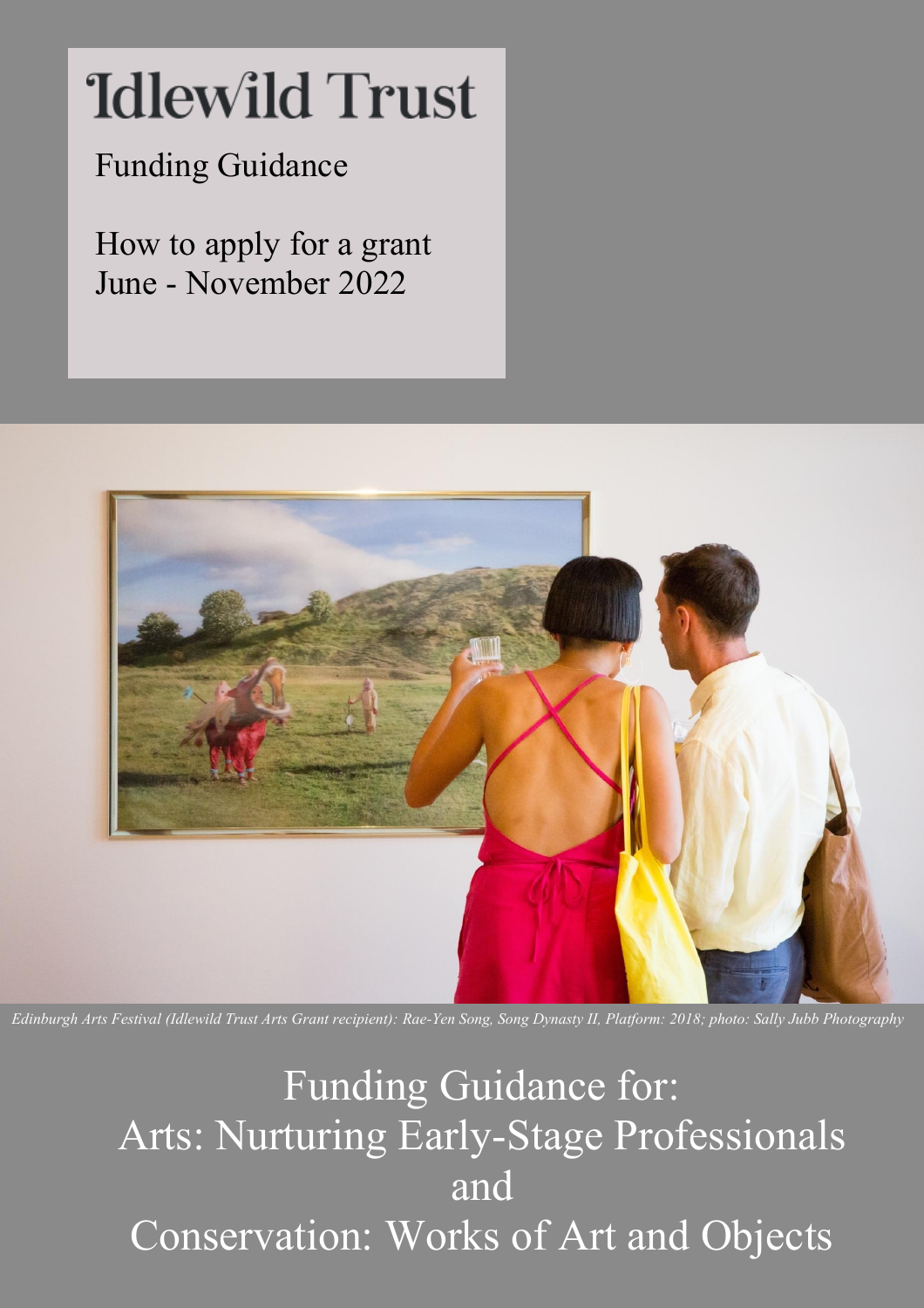### **1. Welcome**

#### **About The Idlewild Trust**

Thank you for your interest in applying for funding from The Idlewild Trust. We are an independent grant-making trust that supports conservation and the arts across the UK.

The Trust was founded in 1974 using proceeds of the sale of property owned by Peter Minet in Camberwell and Lambeth in the 1960s. Since then, we have been managing an endowment to enable us to distribute grants each year.

You can find out more about the Trust, our history and our work on our website: [www.idlewildtrust.org.uk](http://www.idlewildtrust.org.uk/)

#### **Funding guidance**

This purpose of this guidance is to help you consider if a grant from The Idlewild Trust fits your project idea and allows you to check you are eligible to apply. The guidance also provides some detail on the application process. If you require this information in an alternative format, please let us know.

Alongside this guidance you may want to review our Frequently Asked Questions on our website:<https://www.idlewildtrust.org.uk/apply-grant/faqs>

#### **Contents**

| 1. | Welcome                                                       | Page 1         |
|----|---------------------------------------------------------------|----------------|
| 2. | Overview                                                      | Pages 2 to 3   |
| 3. | Application deadlines                                         | Page 3         |
| 4. | Eligibility                                                   | Pages 4 to 5   |
| 5. | Specific guidance - Arts: Nurturing Early-Stage Professionals | Pages 5 to 6   |
| 6. | Specific guidance - Conservation: Works of Art and Objects    | Pages 6 to 7   |
| 7. | How to apply                                                  | Page 8         |
| 8. | What happens next?                                            | Pages 8 to 9   |
| 9. | Any questions?                                                | Page 10        |
|    | 10. Contact us                                                | Page 10        |
|    | 11. Appendix 1: Terms and Conditions                          | Pages 11 to 12 |
|    | 12. Appendix 2: Privacy Notice                                | Page 12        |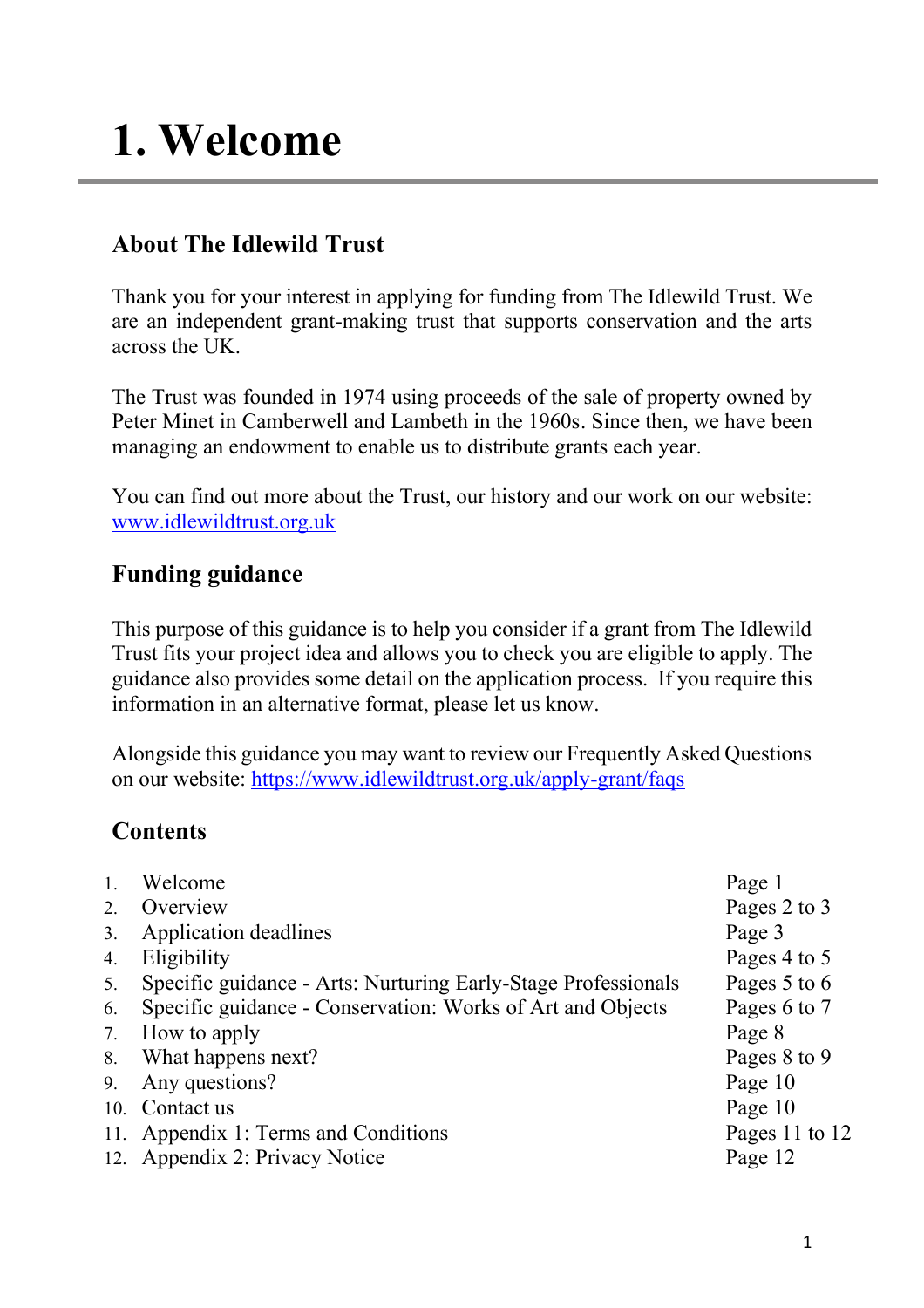### **2. Overview**

#### **Grant programmes**

We run two grant programmes:

#### **1. Arts: Nurturing Early-Stage Professionals**

Grants to improve opportunities for professionals working creatively within the arts at an early stage in their career.

**Aim**: We want to improve opportunities for professionals working creatively in the arts at an early stage in their careers.

**How**: We're interested in programmes that encourage and nurture the talent of professional musicians, dancers, actors, writers and artists in the performing, fine and applied arts at an early stage of their careers. Participants should be 18 years or over. Organisations applying should be UK Registered Charities in the arts sector, delivering high quality and professional work with a strong track-record. Programmes should be for talented early-stage professionals with existing training or very relevant experience.

Idlewild Trust also funds programmes for other early-stage professionals working creatively within the arts including composers, curators and theatre-makers (eg: directors and choreographers).

Idlewild Trust doesn't fund private or state higher, secondary, or primary education institutions including universities, schools, colleges and conservatoires.

#### **2. Conservation: Objects and Works of Art**

Grants to support the conservation of historic or artistically important objects and works of art in museums, galleries, places of worship, historic buildings, or their grounds.

**Aim**: We support the conservation of important works of art and objects that are being lost through the lack of funds to look after these works.

**How**: We're interested in projects that aim to conserve historic or artistically significant objects and works of art including artefacts, textiles, furniture, metalwork, manuscripts, wall paintings, tombs and stained glass of high quality. Works must be in museums, galleries, places of worship and historic buildings or their grounds, and be accessible to the public.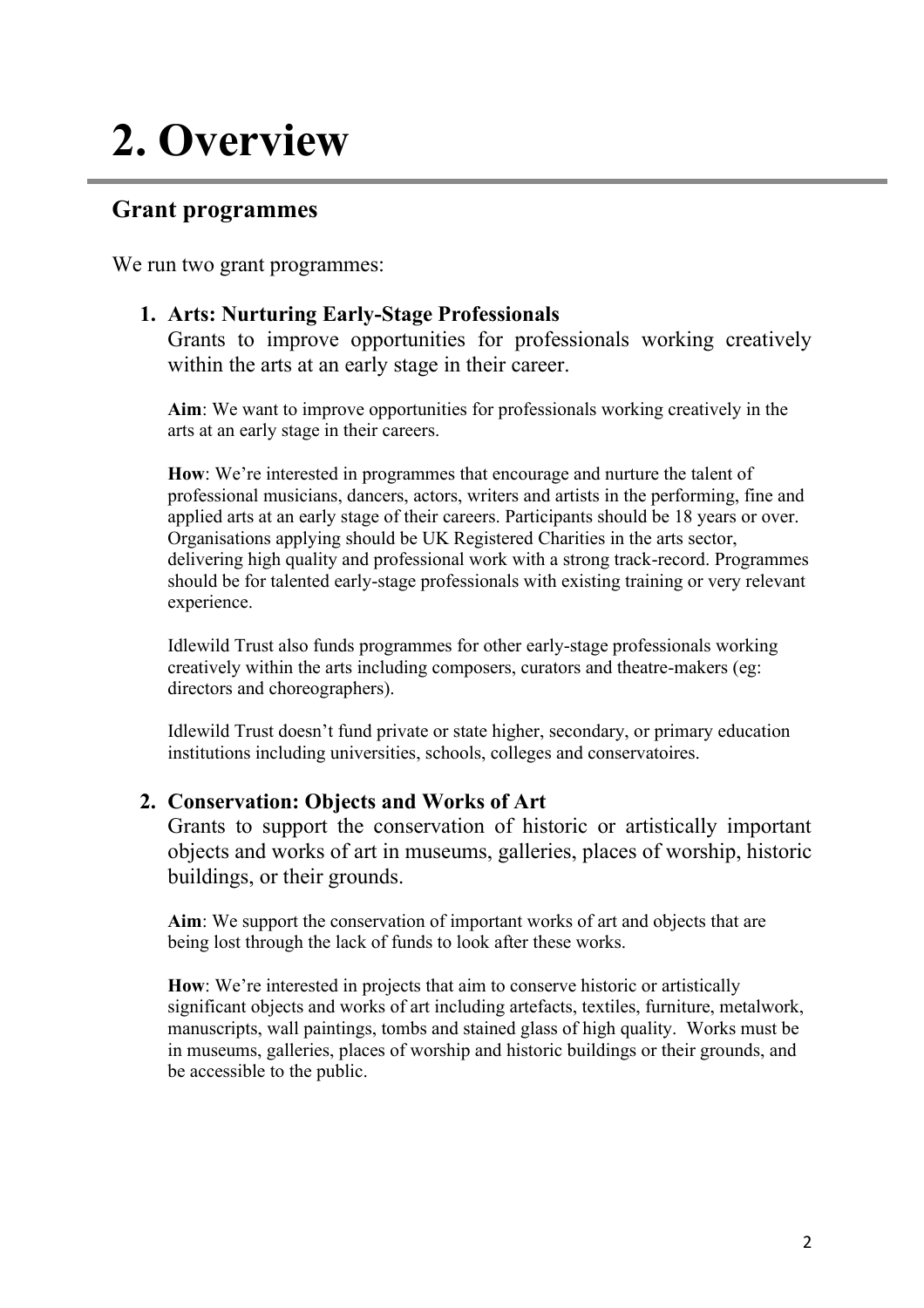#### **Available funding**

We give grants of up to £5,000. The amount available varies year on year, but to give you an idea in 2021 we awarded 22 grants totalling £108,035 and 33 grants totalling £128,055 in 2020.

You can apply for 100% of the project costs or apply for funding towards a project where there might be multiple funding sources.

### **3. Application deadlines**

Each year the Trust has two funding rounds (see below):

#### **Round one:**

| <b>Applications open</b>         | June 2022                     |
|----------------------------------|-------------------------------|
| <b>Deadline for applications</b> | Tuesday 6 September at midday |
| <b>Decision outcome</b>          | By the end of November 2022   |

#### **Round two:**

| Applications open                | January 2023                    |
|----------------------------------|---------------------------------|
| <b>Deadline for applications</b> | Tuesday 21 March 2023 at midday |
| <b>Decision outcome</b>          | By the end of May 2023          |

Please note that this guidance may be republished ahead of the March 2023 deadline if there are any amendments required. Please check our website closer to the time if considering applying to round two.

### **4. Eligibility**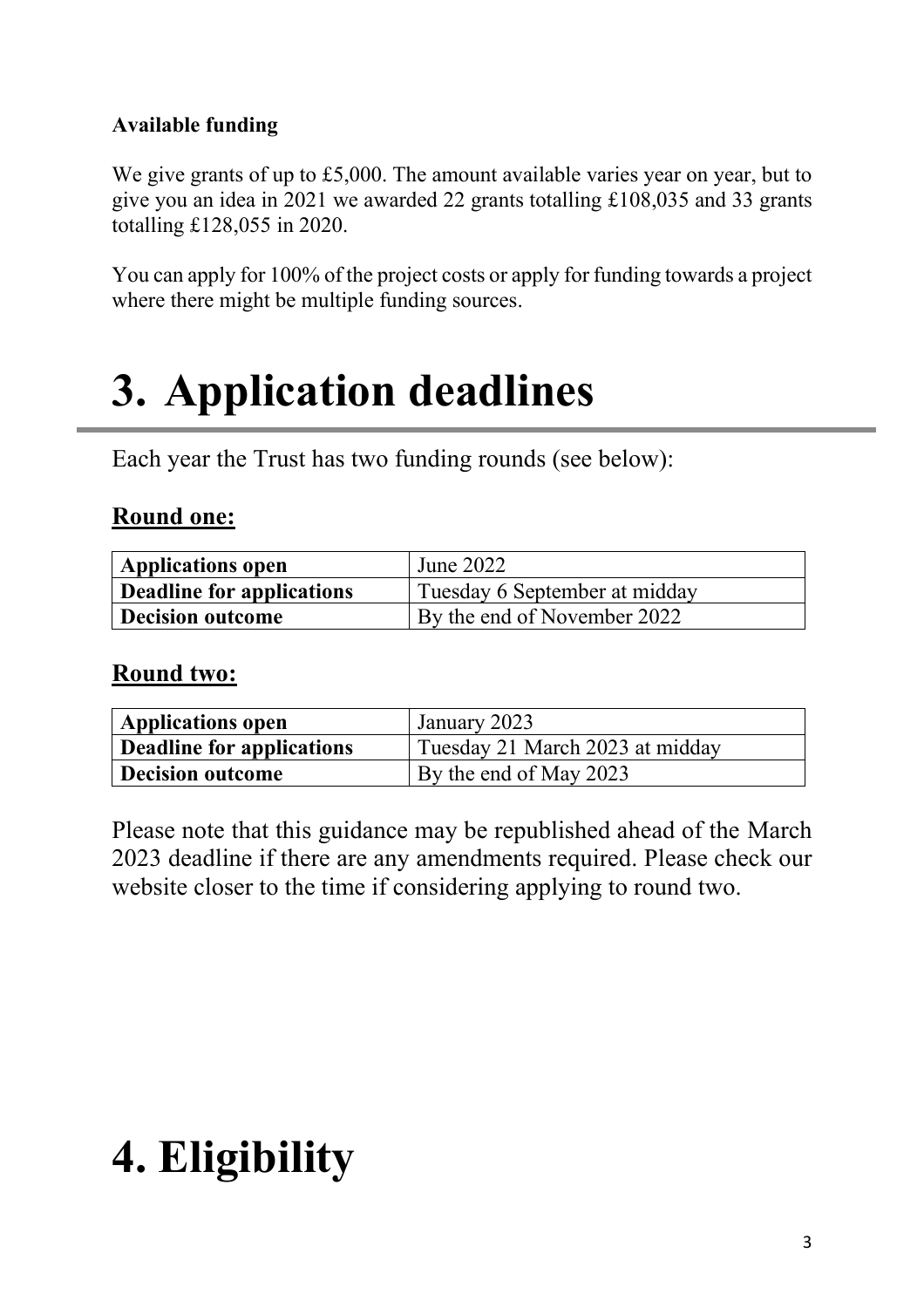The following information is applicable to both our grant programmes (1. Arts and 2. Conservation).

#### **Organisational status:**

#### **Organisations applying must be one of the following:**

**1. UK Registered Charity that is more than 2 years' old:** with two or more annual returns submitted on time to the Charity Commission

**2. UK Publicly Exempt Charity:** most museums/galleries are Registered Charities, but not all. UK Publicly Exempt Charities include 14 named national museums and galleries listed in Annex 1, p.13 of this document: [\(https://www.gov.uk/government/publications/exempt-charities-cc23\)](https://www.gov.uk/government/publications/exempt-charities-cc23)

**3. Church that is an Excepted Charity:** 'excepted' because their income is £100,000pa or less and because it's part of an organisation in listed Section 5 in the document here: [https://www.gov.uk/government/publications/excepted](https://www.gov.uk/government/publications/excepted-charities)[charities](https://www.gov.uk/government/publications/excepted-charities)

Other churches are required to register as a UK Registered Charity

#### **Please note that we can't fund the following organisations:**

- higher, secondary or primary education institutions including universities, schools, colleges and conservatoires, whether state or private
- charities with the sole or main purpose of making grants
- organisations that have an income of £5,000pa or under

#### **Additional requirements:**

#### **Safeguarding:**

We ask applicants to attach a copy of the organisation's current Safeguarding Policy:<https://www.gov.uk/guidance/safeguarding-duties-for-charity-trustees>

#### **Location of project activity:**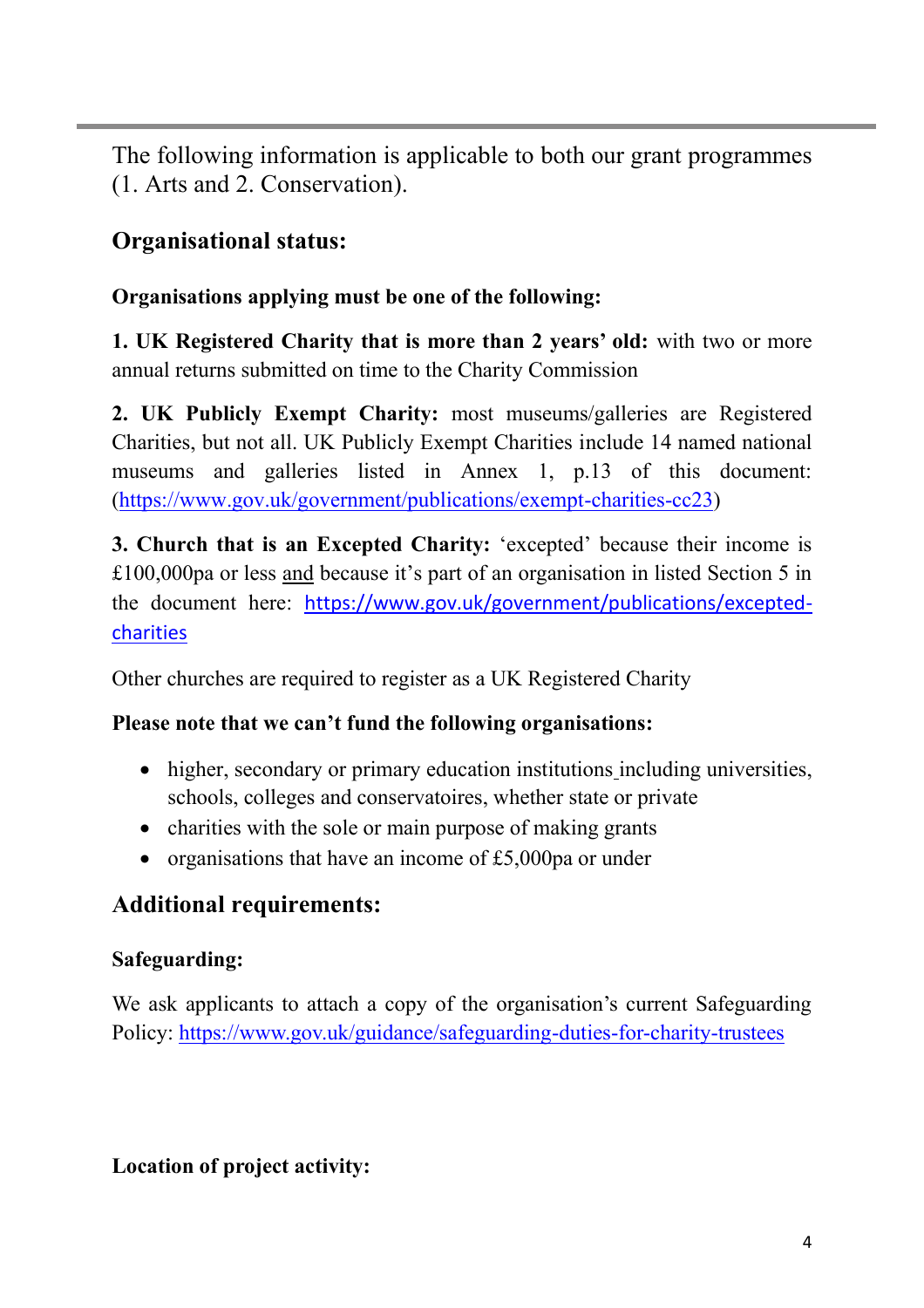Idlewild supports projects in England, Scotland, Wales and Northern Ireland. We don't fund charities or projects based outside the UK or involving travel outside the UK, nor projects in the Channel Islands or the Isle of Man.

#### **The timing of your project:**

We give priority to applications that have not started by the time the Trustees meet. In some circumstances we can consider looking at applications for yearlong projects that have only just started, however due to oversubscription these are often lower priority for our support.

Projects which have been completed, or where the majority of the project has been delivered are excluded.

We can't give grants to organisations that received a grant from Idlewild Trust within 24 months of the last award (measured between decision dates).

So if you received a grant in May/June 2022 you would not be eligible to receive another grant until May 2024.

### **5. Specific guidance - Arts**

#### **What we can't fund: exclusions for Arts grants**

We are a small organisation and our available funding is limited to our priorities for funding. The following exclusions apply to our funding:

| <b>Charities with</b><br>the arts as a<br>secondary or<br>partial purpose | Charities must be in the arts sector with the purpose of delivering<br>high quality, professional arts or visual arts programmes<br>including theatres, arts centres, galleries, orchestras, opera and<br>theatre companies. We can't consider applications from charities<br>with a different primary focus e.g. charities helping young people<br>into a wide range of employment. |
|---------------------------------------------------------------------------|--------------------------------------------------------------------------------------------------------------------------------------------------------------------------------------------------------------------------------------------------------------------------------------------------------------------------------------------------------------------------------------|
| Age and career<br>stage                                                   | We can't fund:<br>programmes for under 18 year-olds or gap year students<br>programmes with the purpose of introducing people to the<br>arts                                                                                                                                                                                                                                         |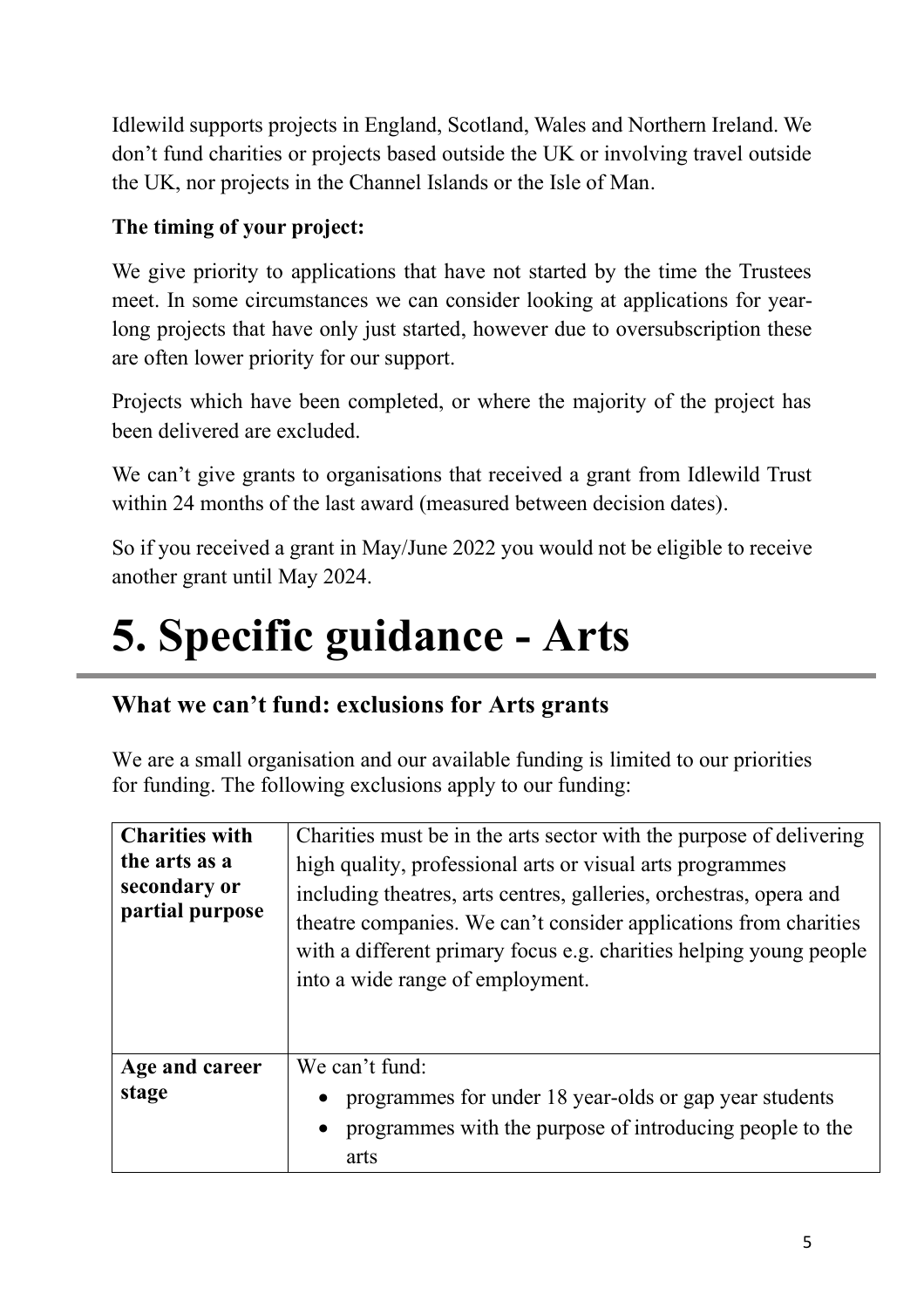|                             | • programmes helping people prepare for entry to graduate-<br>level training or similar. We consider programmes at the<br>next stage of their development.                                                                                                                                                                                                                                     |  |
|-----------------------------|------------------------------------------------------------------------------------------------------------------------------------------------------------------------------------------------------------------------------------------------------------------------------------------------------------------------------------------------------------------------------------------------|--|
| Projects or                 | We can't fund:                                                                                                                                                                                                                                                                                                                                                                                 |  |
| programmes we<br>can't fund | management, outreach and administrative career<br>development<br>programmes for just one person<br>commissioning of new works, touring programmes,<br>$\bullet$<br>performances, productions, festivals and exhibitions unless<br>this is as part of a programme to nurture early-stage<br>professionals.<br>programmes involving amateurs, even if soloists are<br>$\bullet$<br>professionals |  |

## **6. Specific guidance – Conservation**

#### **Additional requirements for Conservation grants:**

In addition to our eligibility requirements detailed under section 4, there are two additional requirements for projects funded under our Conservation grants programme.

**1. Ownership:** Applicants must own the object/work of art to be conserved.

We can consider applications from museums with charitable status, where the object/work of art may still be owned by the local authority. If this applies to your organisation we need details of the agreement in place between the local authority which owns the collections and the museum/ body which is managing and caring for the collection.

2. **Conservation report:** Applicants must provide a completed conservation report by an independent and accredited conservator, including independent authentication, information on condition, proposed treatment and cost. If your organisation has an inhouse qualified conservator, we'll accept an internal conservation report if the conservator is Icon accredited.

Finding an Icon accredited conservator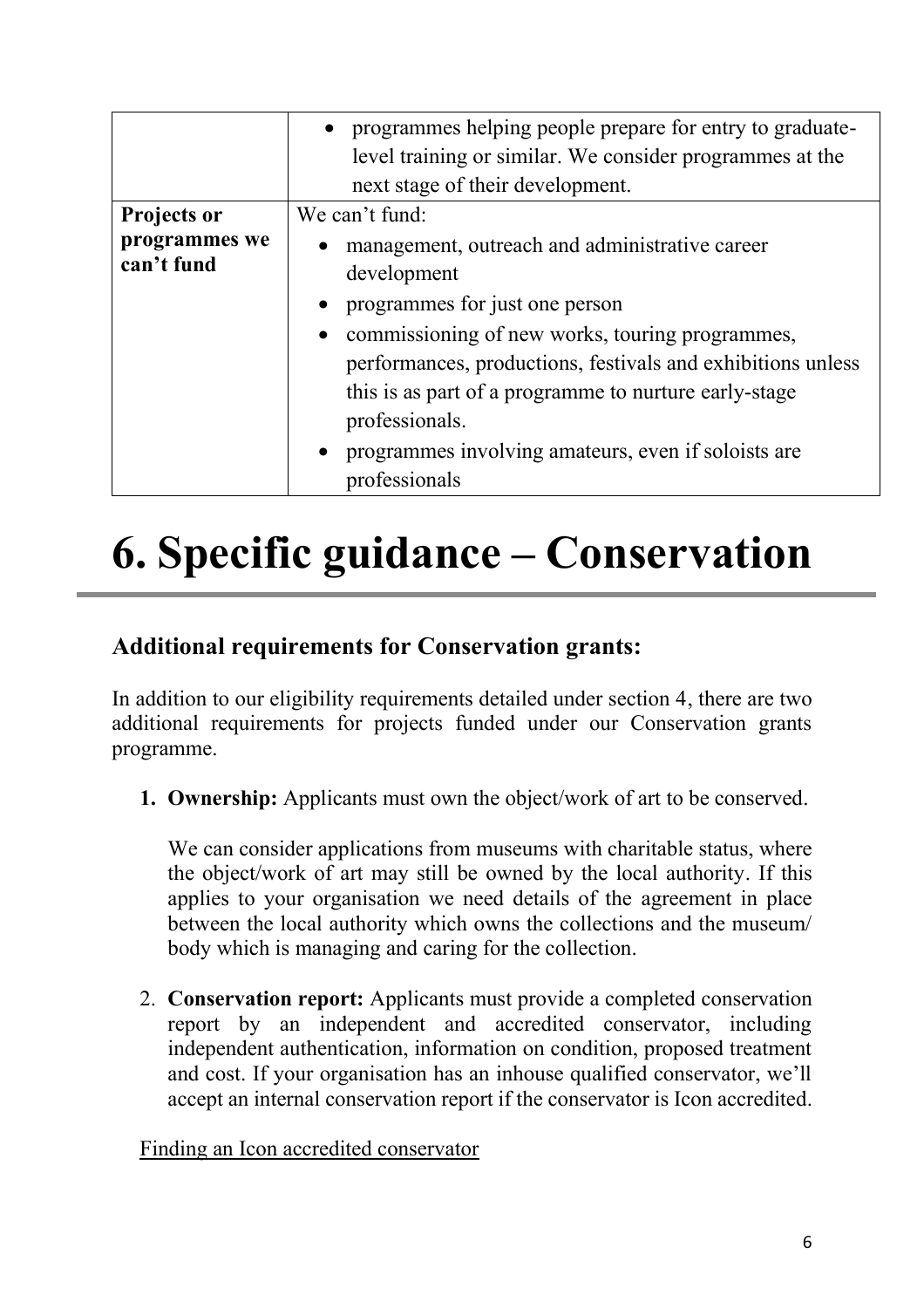Icon (The Institute of Conservation) is the UK's leading voice for the conservation of cultural heritage. Icon can help you identify a suitably qualified conservator using the Conservation Register [www.conservationregister.com](http://www.conservationregister.com/) Further details about Icon can be found on their website [www.icon.org.uk](http://www.icon.org.uk/) 

#### Funding for conservation reports

If you're a Church of England church, funding for conservation reports is available from ChurchCare. Please see:

[http://www.churchcare.co.uk/churches/funding-and-grants/our-grants/grant](http://www.churchcare.co.uk/churches/funding-and-grants/our-grants/grant-conservation-report)[conservation-report](http://www.churchcare.co.uk/churches/funding-and-grants/our-grants/grant-conservation-report)

#### **What we can't fund: exclusions for Conservation grants:**

We are a small organisation and our available funding is limited to our priorities for funding. The following exclusions apply to our funding:

| <b>Fabric/Maintenance</b> | We can't fund structural repair of buildings or routine      |  |
|---------------------------|--------------------------------------------------------------|--|
|                           | maintenance, cleaning and preventative work on objects or    |  |
|                           | works of art                                                 |  |
| <b>Organs and Bells</b>   | We can't fund the conservation of organs and bells           |  |
| Capital/new work          | We can't fund capital projects and new facilities including  |  |
|                           | extensions, redevelopments, heating and lighting             |  |
| <b>Environmental/Land</b> | We can't fund environmental projects or conservation of      |  |
| <b>Conservation</b>       | lands                                                        |  |
|                           |                                                              |  |
| <b>Conservation</b>       | We can't fund conservation reports. We ask that conservation |  |
| reports                   | reports are already complete before you apply to us. See     |  |
|                           | above for information on grants for conservation reports if  |  |
|                           | you're a Church of England church.                           |  |
| Timing                    | We can't fund large projects that are dependent on a major   |  |
|                           | grant if that major grant hasn't yet been secured. Idlewild  |  |
|                           | Trust gives small grants and so we don't consider projects   |  |
|                           | relying on a large grant until that major grant is secured.  |  |

### **7. How to apply**

To apply for a grant please register for an account and log-on to the grant portal on our website:<https://www.idlewildtrust.org.uk/apply-grant>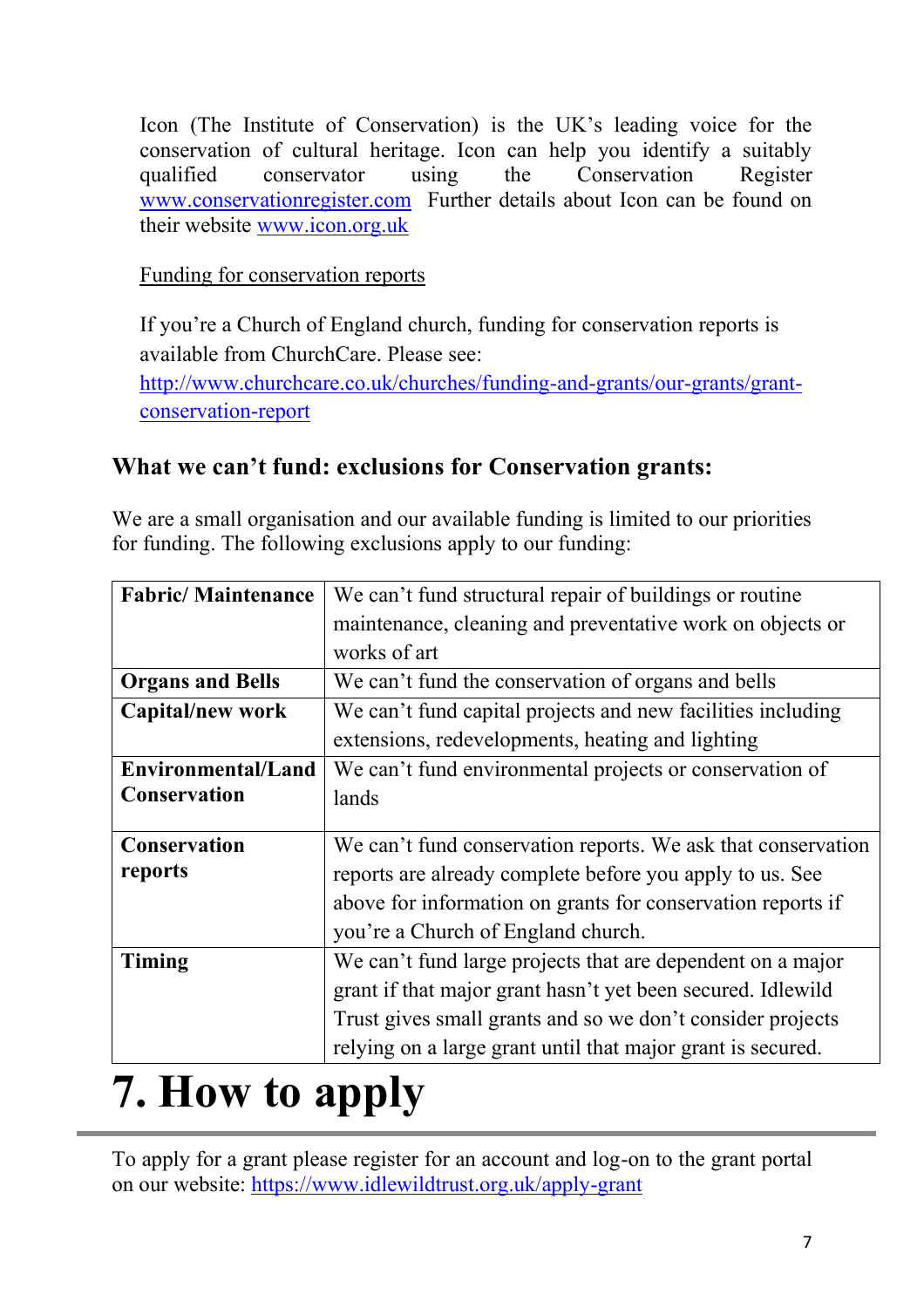There are two separate forms, one for Arts and one for Conservation. Please select the correct form. You can only apply for one type of grant at a time.

The online form includes guidance text throughout the form, however we have also created a reference set of questions as a word document so you can see clearly what we ask and to help you collaborate with any other colleagues who might be working with you on your application. Please see links below:

- Arts: Nurturing Early-Stage Professionals application questions for reference [https://www.idlewildtrust.org.uk/sites/default/files/uploads/arts\\_grants\\_a](https://www.idlewildtrust.org.uk/sites/default/files/uploads/arts_grants_application_form_questions_for_reference.docx) [pplication\\_form\\_questions\\_for\\_reference.docx](https://www.idlewildtrust.org.uk/sites/default/files/uploads/arts_grants_application_form_questions_for_reference.docx)
- Conservation: Objects and Works of Art application questions for reference [https://www.idlewildtrust.org.uk/sites/default/files/uploads/conservation\\_](https://www.idlewildtrust.org.uk/sites/default/files/uploads/conservation_grants_application_form_questions_for_reference.docx) grants application form questions for reference.docx

The questions are for reference only. **Please note that we can only accept applications which are submitted through our grant application portal on our website.** If you have any accessibility requirements, please email us and we will do what we can to modify or assist.

If you have any queries about the application process, please email us on [info@idlewildtrust.org.uk](mailto:info@idlewildtrust.org.uk)

### **8. What happens next?**

#### **After you apply**

You'll receive email confirmation that we've received your application as soon as your on-line application is submitted. If you don't receive the email straight away, check your spam or junk email inboxes first.

We may be in touch ahead of the decision meeting with any key queries on your application. If you do not hear from us it is likely that we have no queries.

#### **Decisions**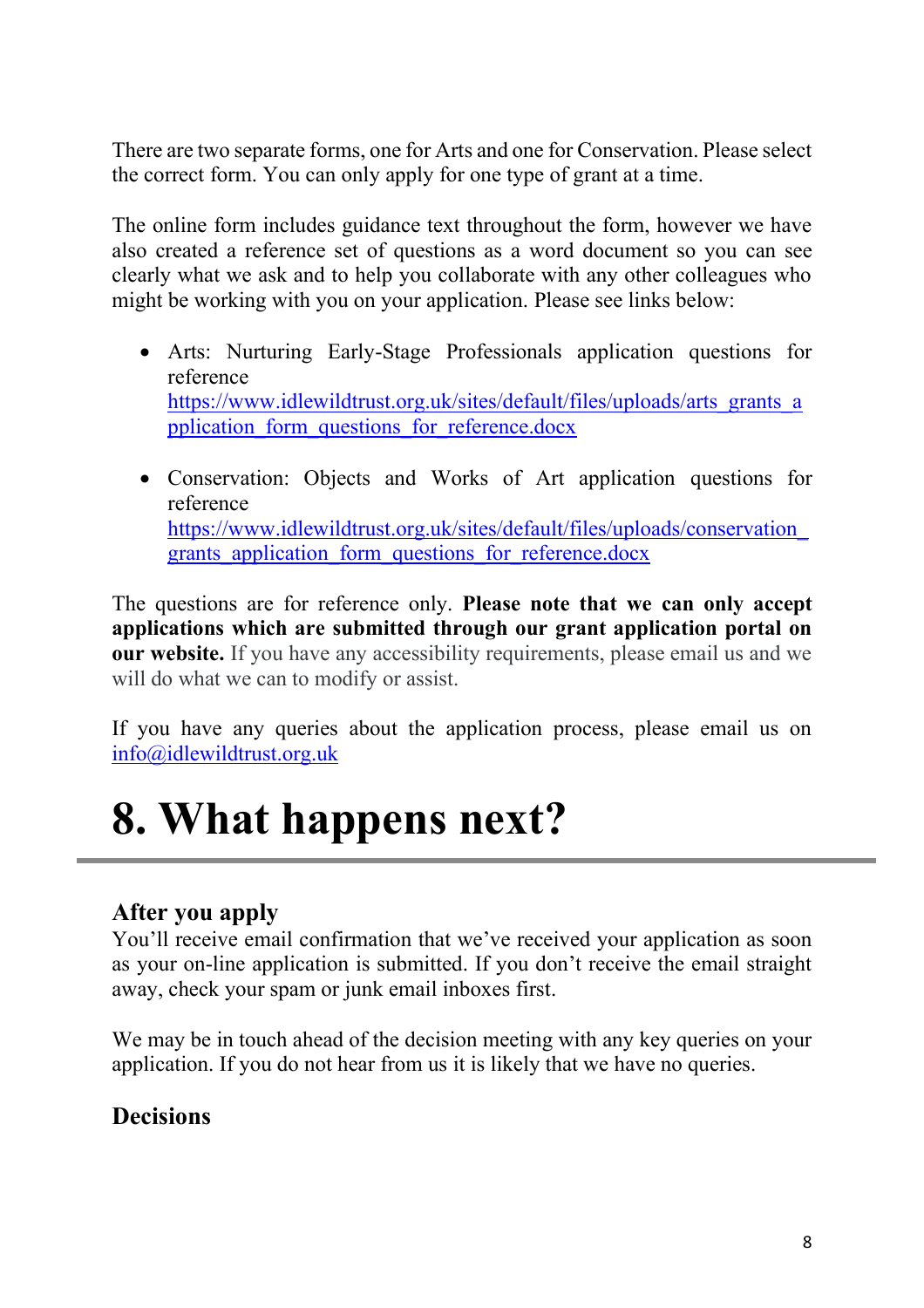All applications are assessed initially by our Director. Decisions are made by our Board of Trustees. Trustee and Staff information: <https://www.idlewildtrust.org.uk/about-us/trustees-and-staff>

We aim to update you within two weeks following the decision meeting. For the current funding round we anticipate contacting applicants with the outcome of their applications by the end of November 2022.

#### **For unsuccessful applicants**

The Idlewild Trust receives significantly more applications than we have funding available. As a small organisation we are unable to offered detailed personalised feedback if your application is unsuccessful, but where possible we do try to give a picture of the level of competition for a particular funding round and any context which could be useful to all unsuccessful applicants.

#### **For successful applicants**

We take a light approach to our grant-giving which we hope is proportionate to the level of our grants.

After we have notified you that your application has been successful, we will issue our offer letter and terms and conditions which details next steps.

#### **Evaluation and monitoring**

We ask organisations that receive a grant to e-mail a 1 page A4 report (including an image or images where relevant) to [info@idlewildtrust.org.uk](mailto:info@idlewildtrust.org.uk) when the project is completed, or 12 months after the date of the Offer Letter, whichever is sooner. This is a condition of the grant.

We may ask to use information and images provided on our website and social media channels as a case study or content to share our work and promote your organisation's activity. We will be in touch with you to request use of information shared if applicable.

### **9. Any questions?**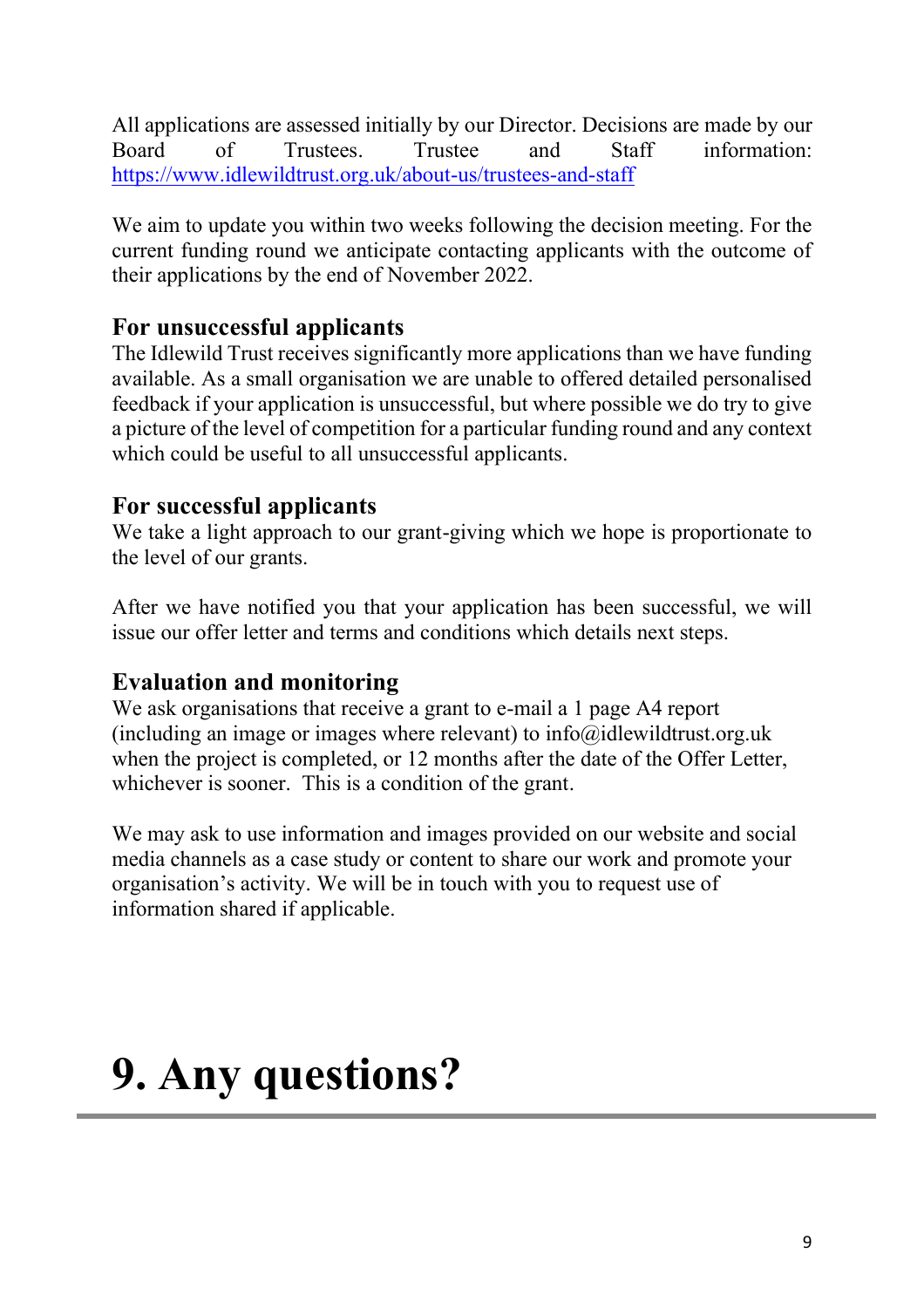As a smaller funder we are limited in our ability to offer advice before you apply, but we have put together some Frequently Asked Questions to help in the first instance.<https://www.idlewildtrust.org.uk/apply-grant/faqs>

If you have any other queries, not addressed by our FAQs, let us know by emailing [info@idlewildtrust.org.uk](mailto:info@idlewildtrust.org.uk)

### **10. Contact us**

#### **Key contact at The Idlewild Trust**

Our Director is Gail Devlin-Jones. Gail works two-days per week for The Idlewild Trust alongside other commitments.

Email: [info@idlewildtrust.org.uk](mailto:info@idlewildtrust.org.uk) Telephone: 0203 909 0406

The Idlewild Trust works fully remotely. We request that wherever possible communications and submission of information needed is via email or digitally as we are less able to receive communications by post.

#### **Social media**

Follow us on Twitter and share with us any of your activity which you'd like us to promote, particularly if it is activity we have funded.

<https://twitter.com/IdlewildTrust>

### **11. Terms and Conditions**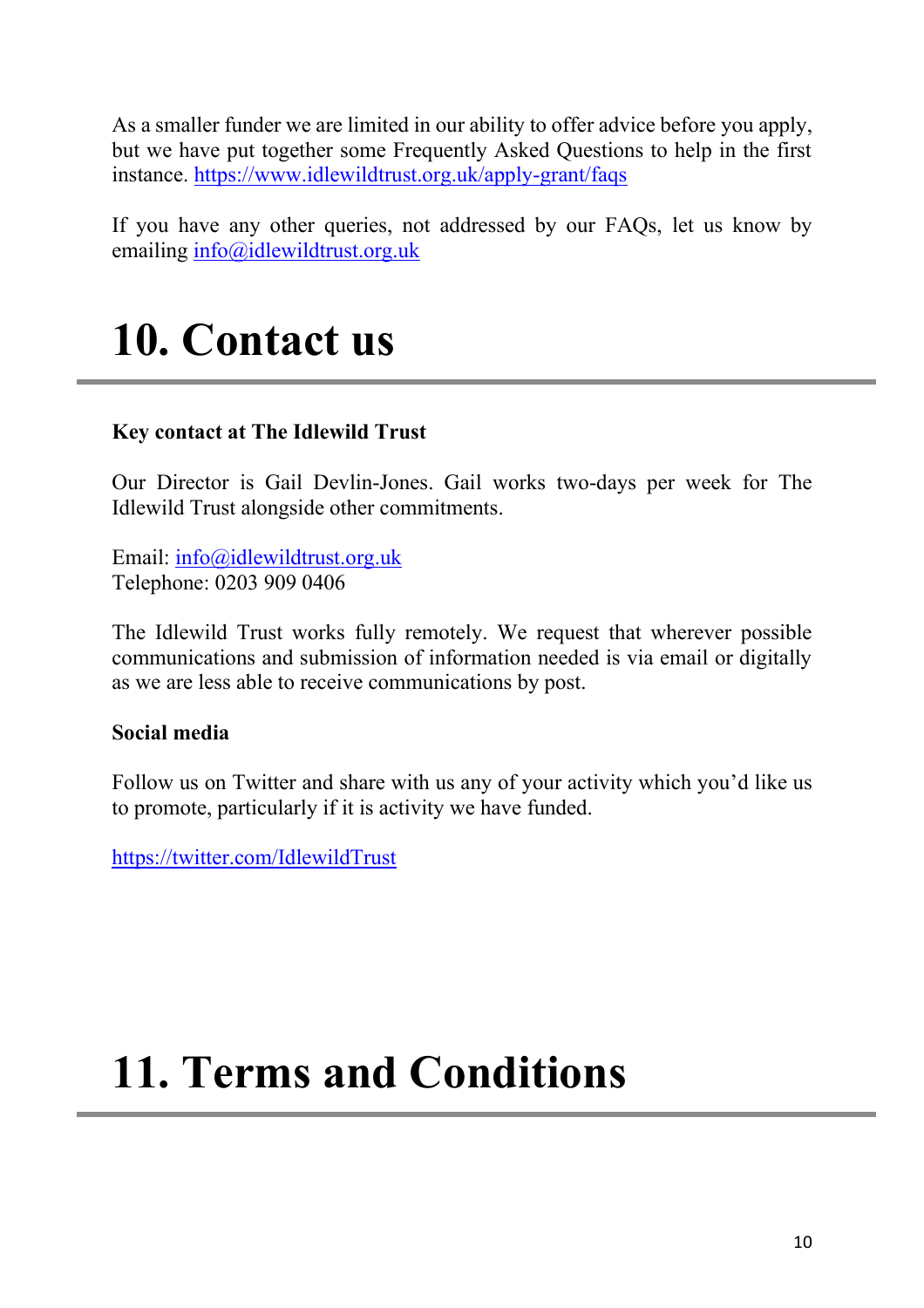If offered a grant we issue a contract with the following terms and conditions. Please review and ensure your organisation is happy with these terms before applying for a grant.

#### **Definitions:**

- 'you' or 'grantee' mean the organisation to whom we propose to make a Grant
- 'we' or 'us' mean The Idlewild Trust (registered charity no. 268124))
- Grant' means any financial assistance we offer to you
- 'project' means the work/activities described in your Offer Letter

#### **The Idlewild Trust: Grant Terms and Conditions:**

- 1. The Grant must be used for the purpose of the project referred to in the Offer Letter. If there are any changes to your project or you wish to use the Grant, in whole or part, for some other purpose, please contact me immediately. We will consider your changed circumstances and whether or not to allow you to retain the Grant as we reserve the right to require you to repay some or all of the Grant to us if it is not to be used for the purpose/s of the project referred to in the Offer Letter.
- 2. We require you to email us a "monitoring report", that is to say, a report emailed to [info@idlewildtrust.org.uk](mailto:info@idlewildtrust.org.uk) on one side of A4 , telling us what happened as a result of our Grant, what difference it made, who benefited, any particular challenges or lessons learnt, the total costs of the project and, where relevant, photographs, within twelve months of the date of this letter, or on completion of the project if it finishes earlier. We review monitoring reports carefully and we may request additional information from you, which you undertake to provide.
- 3. You will agree to any reasonable request by our Trustees or staff to visit your organisation or project.
- 4. We request acknowledgement of The Idlewild Trust's Grant in any relevant material of yours (e.g. leaflet, donor board, website) and inclusion of our logo where appropriate. You acknowledge that we will list your organisation as a recipient of a Grant in our annual report and we may also refer to it on our website.
- 5. We will make the Grant via online payment as soon as we can following the return by you of a duplicate of the offer letter duly completed and signed and returned by email accompanied by a copy of a recent bank statement. If you do not provide these within 30 working days of the date of the contract being issued, our offer will be deemed to have been withdrawn.